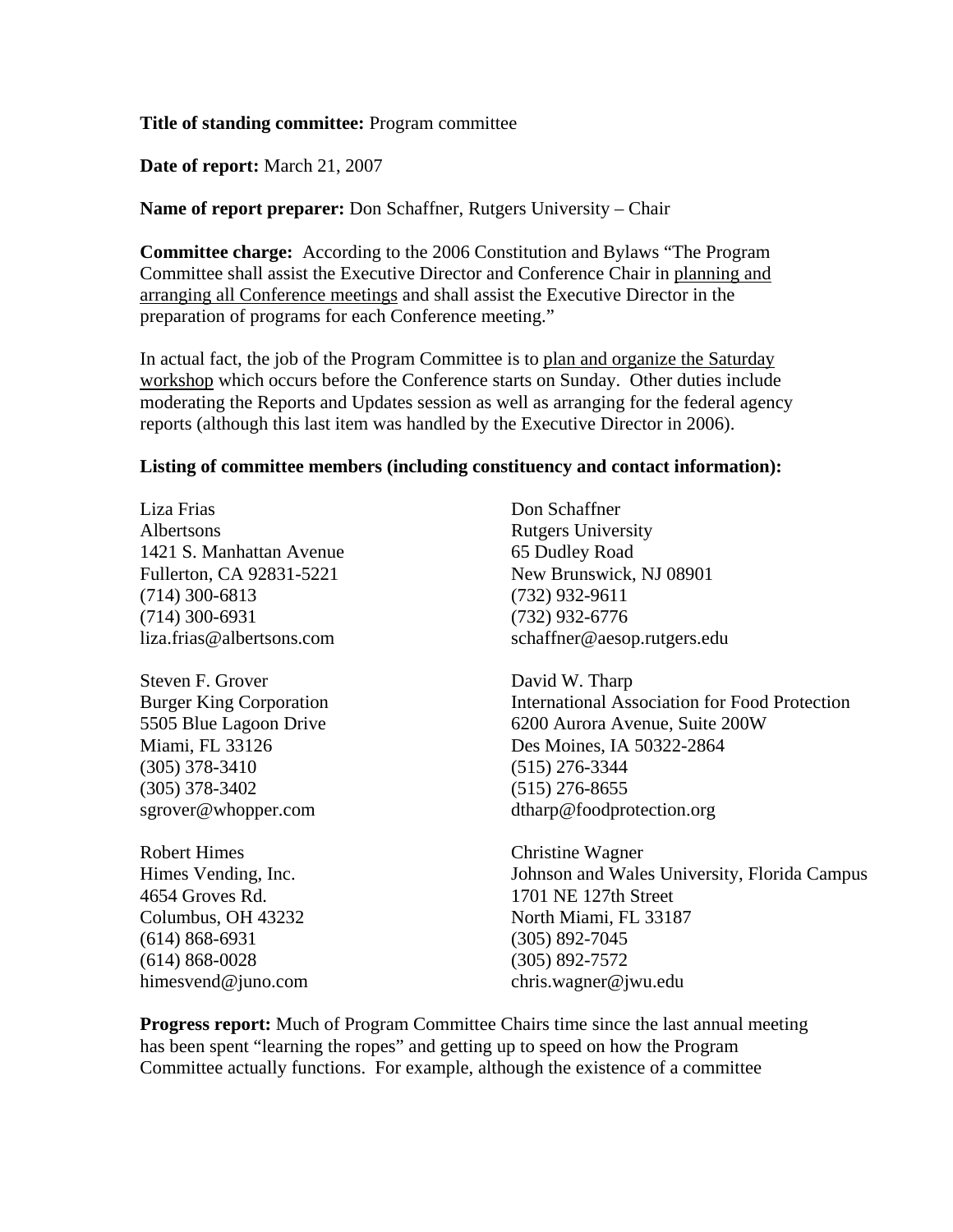implies that planning the program will be done by the committee, in actual practice, historically, the bulk of the work is done by the committee chair.

## • **Budget**

Another significant hurdle has been learning how the workshop budget is developed.

According to the Executive Director the biennial meeting budget allocates \$2,000 for the Workshop. Food and beverage for the morning break is about \$1,000 and the other \$1,000 is used for hosting a speaker dinner the evening before the Workshop (Friday night). There are additional cost for AV (In 2006 these were \$810, shared with opening session), printing and CEU's (In 2006 these were \$350 combined). These costs are part of the workshop, but not the workshop budget.

Since the speakers are invited to attend the Opening Session on Saturday from 4:00 to 6:00 and the Welcome Reception that follows (without charge), these are additional costs that are not reflected in the workshop budget.

The Executive Director was kind enough to provide a historical perspective on the workshop:

2002: Workshop had 71 participants; receipts of \$12,000; \$1,500 was budgeted and \$1,895 was expended.

2004: Workshop had 127 participants; receipts of \$20,150; \$2,000 was budgeted and \$670 was expended.

2006: Workshop had 227 participants; receipts were \$22,275; \$2,000 was budgeted and \$1,925 was expended

As noted by the Executive Director, workshop participation and revenue has been steadily increasing. He further notes that it has been a major fund-raiser to support the work of the Conference and has allowed us to maintain registration fees to foster attendance.

While I have no problem with using the workshop to support the work of the conference, as well as further the education of its members, there is one aspect of the workshop budget that just doesn't make sense to me.

No travel costs (either air-fare or hotel) are provided for any of the speakers. While this saves money it also limits potential speakers to those who are either attending the conference anyway, and are willing to commit one night's hotel from their personal funds or professional travel budget or those willing to underwrite all costs associated with speaking at the workshop.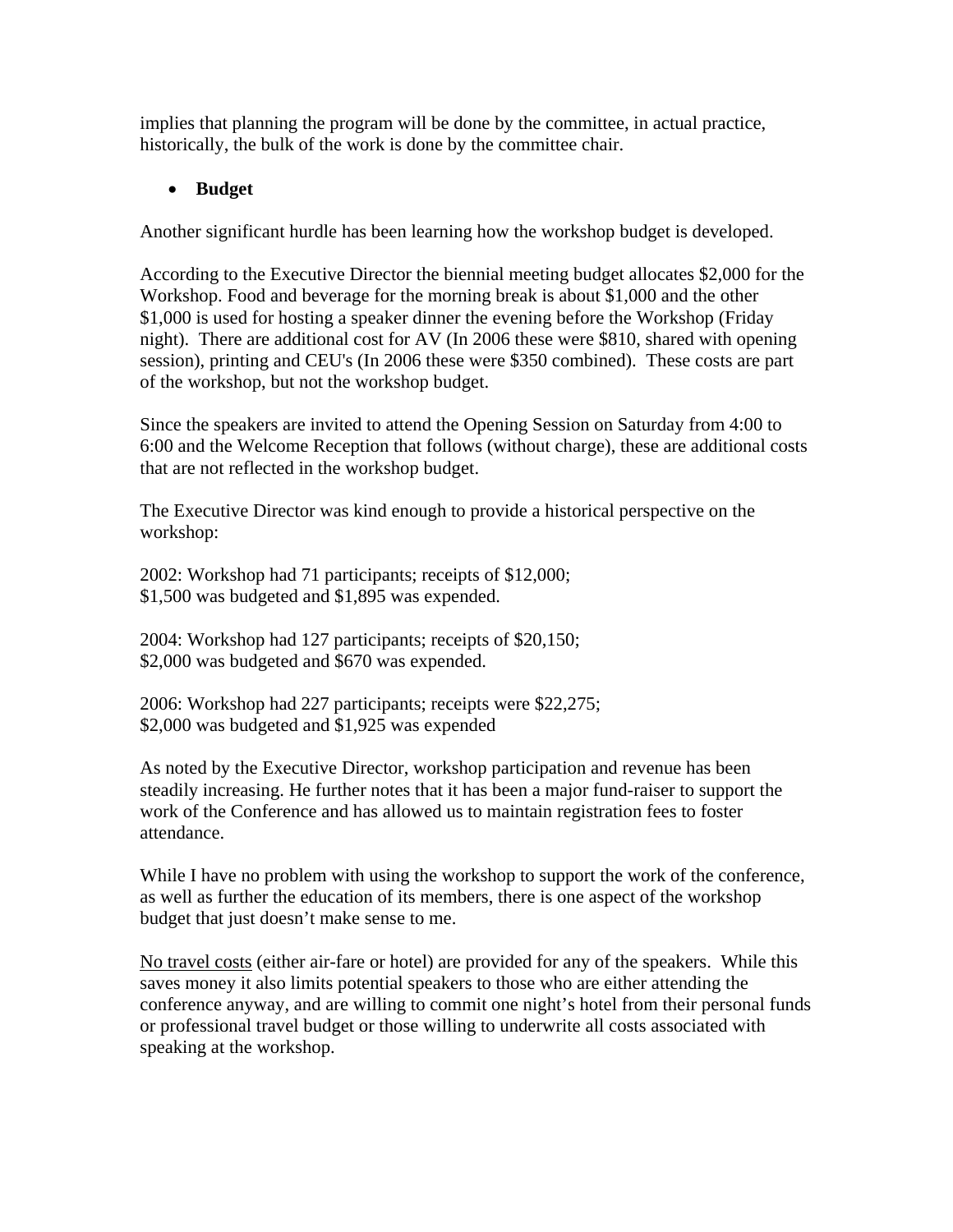I do think it's time the board gives some serious thought to the purpose of the workshop, and design a more reasonable budget framework that will allow us to achieve both fundraising and education objectives as well as insure high quality speakers without resorting to external funding.

Fortunately the Program Committee includes Mr. David Tharp of IAFP. David's background is in finance and he brings many years of experience with budgeting of workshops in advance of the IAFP annual meeting. David has kindly provided the workshop pricing spreadsheet that IAFP uses it setting the prices for its annual meeting workshops. A copy of the spreadsheet is being sent along with this report.

# • **Workshop Topics**

There are a whole host of good topics, but I think the one that is most likely to draw a good crowd and stimulate discussion would be the topic of fresh fruit and vegetable safety.

We could draw in experts to speak on the spinach, and Mexican fast food outbreaks. We could also bring in people from the entire food chain from agriculture through distribution to retail and foodservice.

| <b>Time</b>      | <b>Topic</b>                                               | <b>Speaker</b>         |
|------------------|------------------------------------------------------------|------------------------|
|                  | 7:30 AM Registration                                       |                        |
|                  | 8:00 AM Welcome                                            | Workshop Chair         |
|                  | 8:15 AM CDC perspective on produce outbreak investigations | CDC.                   |
|                  | 9:00 AM FDA perspective on produce outbreaks               | FDA.                   |
|                  | 9:45 AM State perspective on produce outbreaks             | $NI?$ MN?              |
| $10:30$ AM Break |                                                            |                        |
|                  | 11:00 AM Agricultural production                           | Processor              |
|                  | 11:45 AM Fresh cut issues                                  | Trade Assoc            |
|                  | 12:30 PM Lunch (on your own)                               |                        |
|                  | 2:00 PM Microbial standards                                | Foodservice or retail? |
|                  | 2:45 PM Sanitizers and other controls                      | Sanitizer company      |
|                  | 3:30 PM Roundtable Q&A                                     |                        |
| $4:00$ PM End    |                                                            |                        |

A rough outline is shown below:

This idea is only a first draft and I would welcome board comments on the any aspect of the program, including topics, speaking, timing, etc.

### **Requested Board (or other) actions**